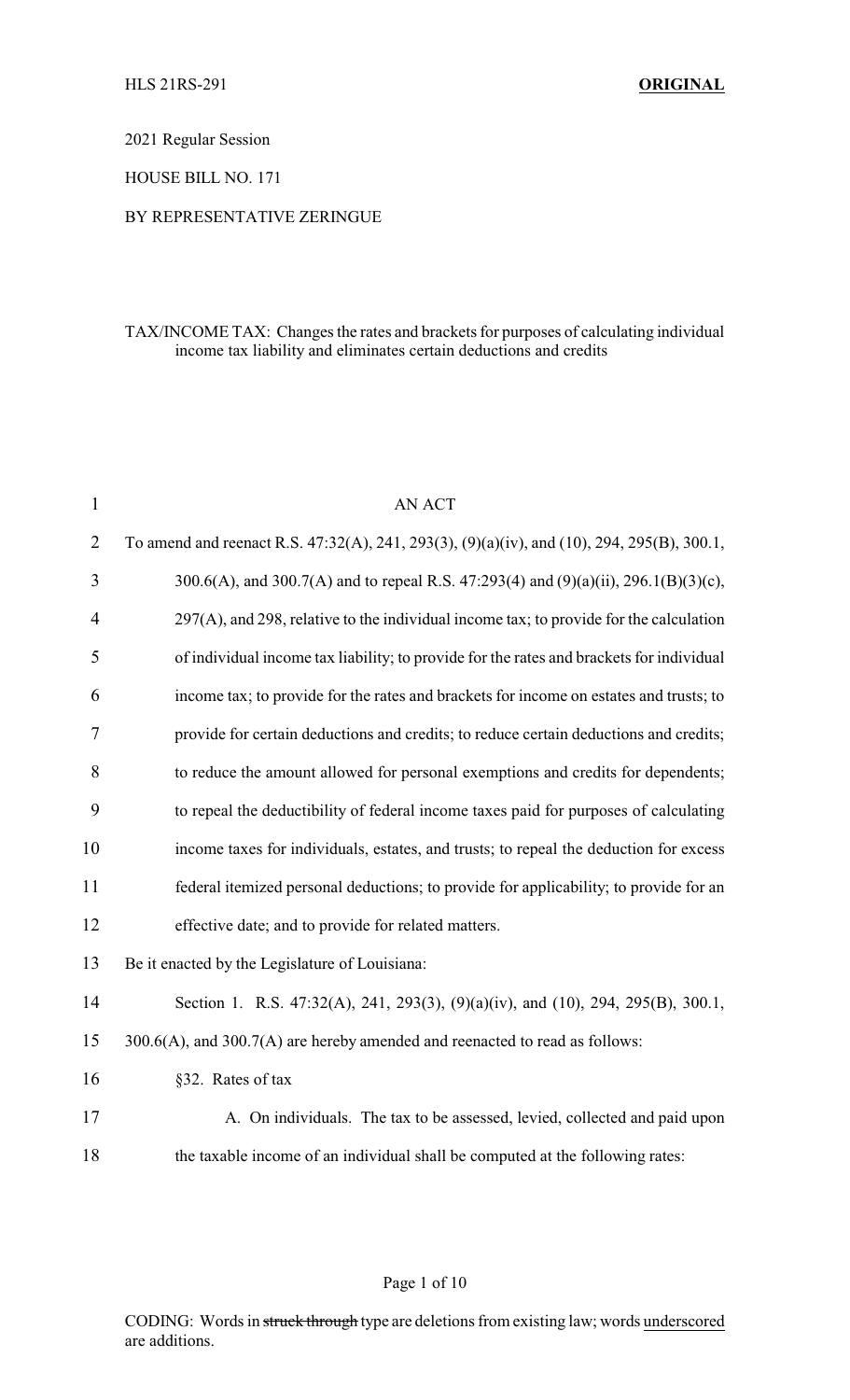| 1  | (1) Two percent No tax shall be assessed on that portion of the first twelve          |
|----|---------------------------------------------------------------------------------------|
| 2  | thousand five hundred dollars of net income which is in excess of the credits against |
| 3  | net income provided for in R.S. 47:79;                                                |
| 4  | (2) Four percent on the next thirty-seven thousand five hundred dollars of            |
| 5  | net income;                                                                           |
| 6  | (3) Six percent on any amount of net income in excess of fifty thousand               |
| 7  | dollars of net income Four percent on net income in excess of twelve thousand five    |
| 8  | hundred dollars.                                                                      |
| 9  | $\ast$<br>$\ast$<br>$\ast$                                                            |
| 10 | §241. Net income subject to tax                                                       |
| 11 | The net income of a nonresident individual or a corporation subject to the tax        |
| 12 | imposed by this Chapter shall be the sum of the net allocable income earned within    |
| 13 | or derived from sources within this state, as defined in R.S. 47:243, and the net     |
| 14 | apportionable income derived from sources in this state, as defined in R.S. 47:244,   |
| 15 | less the amount of federal income taxes attributable to the net allocable income and  |
| 16 | net apportionable income derived from sources in this state. The amount of federal    |
| 17 | income taxes to be so deducted shall be that portion of the total federal income tax  |
| 18 | which is levied with respect to the particular income derived from sources in this    |
| 19 | state to be computed in accordance with rules and regulations of the collector of     |
| 20 | Proper adjustment shall be made for the actual tax rates applying to<br>revenue.      |
| 21 | different classes of income and for all differences in the computation of net income  |
| 22 | for purposes of federal income taxation as compared to the computation of net         |
| 23 | income under this Chapter. Where the allocation of the tax is to be based on a ratio  |
| 24 | of the amount of net income of a particular class, both the numerator and the         |
| 25 | denominator of the fraction used in determining the ratio shall be computed on the    |
| 26 | basis that such net income is determined for federal income tax purposes.             |
| 27 | ∗<br>*<br>∗                                                                           |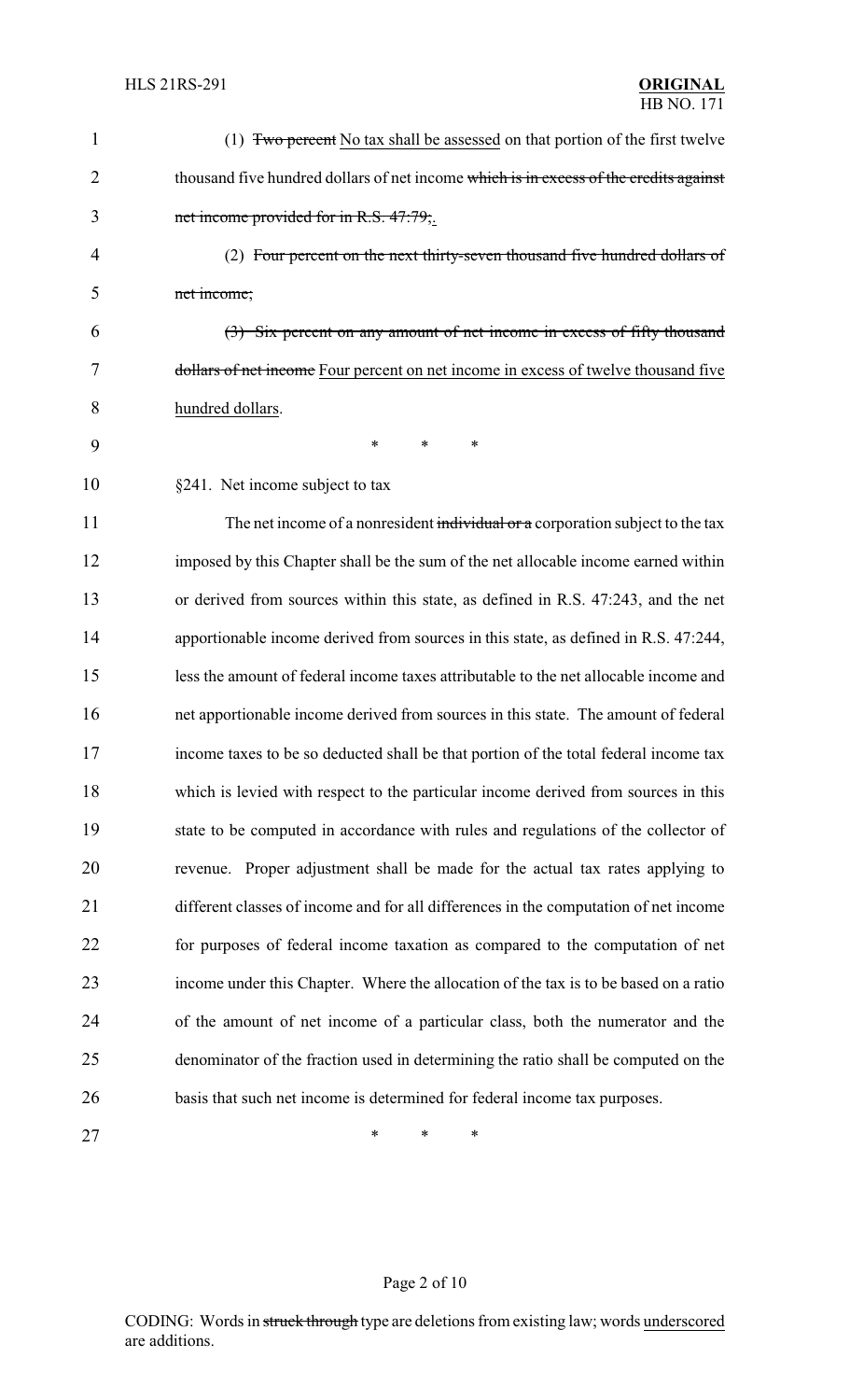| $\mathbf{1}$   | §293. Definitions                                                                               |
|----------------|-------------------------------------------------------------------------------------------------|
| $\overline{2}$ | The following definitions shall apply throughout this Part, unless the context                  |
| 3              | requires otherwise:                                                                             |
| 4              | ∗<br>*<br>∗                                                                                     |
| 5              | (3) "Excess federal itemized personal deductions" for the purposes of this                      |
| 6              | Part, means the following percentages of the amount by which the federal itemized               |
| 7              | personal deductions exceed the amount of federal standard deductions which is                   |
| 8              | designated for the filing status used for the taxable period on the individual income           |
| 9              | tax return required to be filed:                                                                |
| 10             | (a) For tax years beginning during calendar year 2007, fifty-seven and one                      |
| 11             | half percent of such excess federal itemized personal deductions.                               |
| 12             | (b) For tax years beginning during calendar year 2008, sixty-five percent of                    |
| 13             | such excess federal itemized personal deductions.                                               |
| 14             | (c) For $\frac{1}{2}$ tax years beginning on $\frac{1}{2}$ or after January 1, 2009, but before |
| 15             | January 1, 2023, one hundred percent of such excess federal itemized personal                   |
| 16             | deductions.                                                                                     |
| 17             | (d) For tax years beginning on or after January 1, 2023, no excess federal                      |
| 18             | itemized personal deductions shall be allowed pursuant to this Paragraph.                       |
| 19             | *<br>$\ast$<br>*                                                                                |
| 20             | $(9)(a)$ "Tax table income", for resident individuals, means adjusted gross                     |
| 21             | income plus interest on obligations of a state or political subdivision thereof, other          |
| 22             | than Louisiana and its municipalities, title to which obligations vested with the               |
| 23             | resident individual on or subsequent to January 1, 1980, and less:                              |
| 24             | *<br>*<br>∗                                                                                     |
| 25             | (iv) The excess, if any, of the personal exemptions and deductions provided                     |
| 26             | for in R.S. 47:294 over the amount of the personal exemptions and deductions                    |
| 27             | already included in the tax tables promulgated by the secretary under authority of              |
| 28             | R.S. 47:295 The personal and dependent deductions provided for in R.S. 47:294.                  |
| 29             | ∗<br>∗<br>$\ast$                                                                                |

# Page 3 of 10

CODING: Words in struck through type are deletions from existing law; words underscored are additions.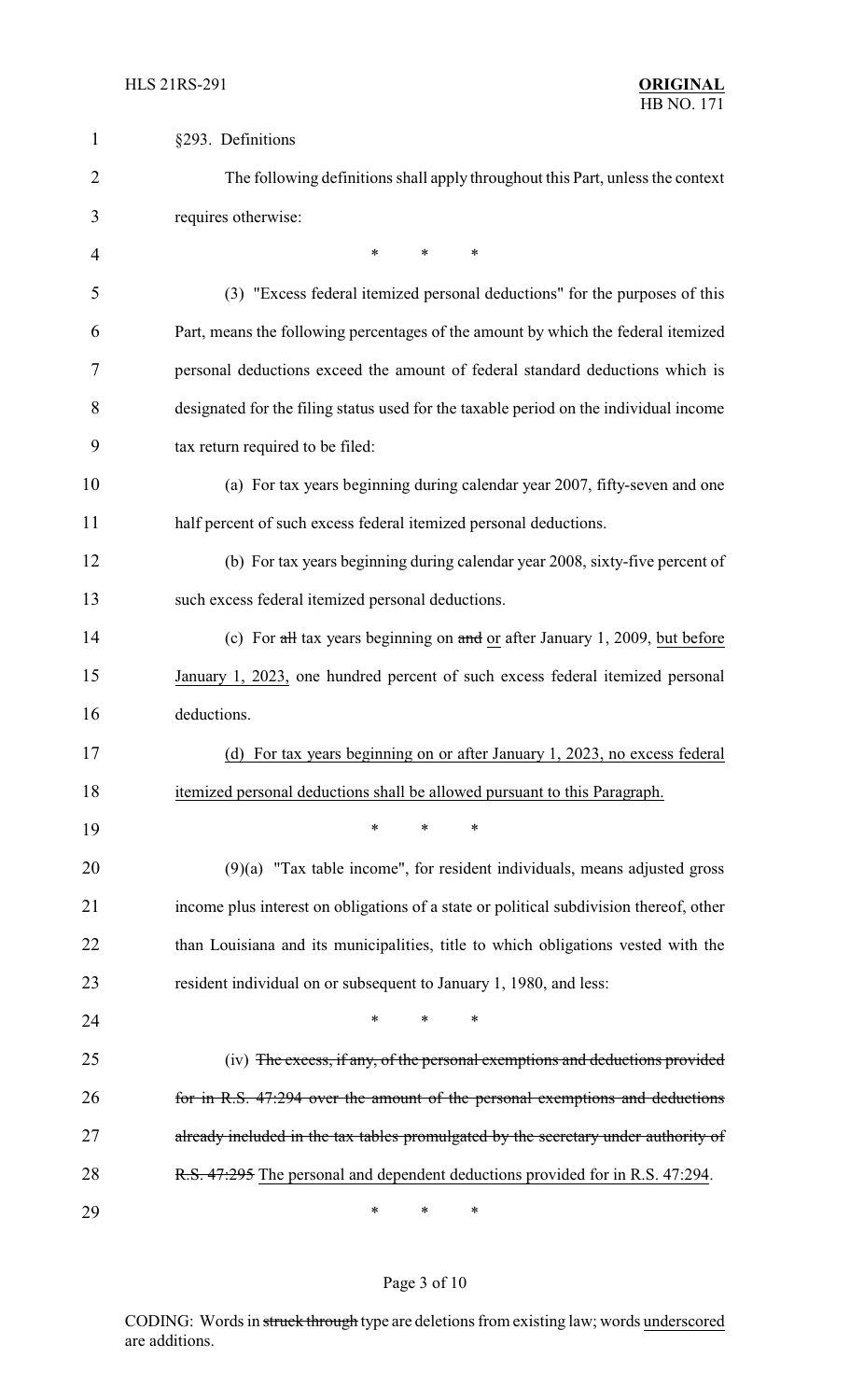| $\mathbf{1}$   | (10) "Tax table income", for nonresident individuals, means the amount of              |
|----------------|----------------------------------------------------------------------------------------|
| $\overline{2}$ | Louisiana income, as provided in this Part, allocated and apportioned under the        |
| 3              | provisions of R.S. 47:241 through 247, plus the total amount of the personal           |
| $\overline{4}$ | exemptions and deductions already included in the tax tables promulgated by the        |
| 5              | secretary under authority of R.S. 47:295, less the proportionate amount of the federal |
| 6              | income tax liability, excess federal itemized personal deductions, the temporary       |
| 7              | teacher deduction, the recreation volunteer and volunteer firefighter deduction, the   |
| 8              | construction code retrofitting deduction, any gratuitous grant, loan, or other benefit |
| 9              | directly or indirectly provided to a taxpayer by a hurricane recovery entity if such   |
| 10             | benefit was included in federal adjusted gross income, the exclusion provided for in   |
| 11             | R.S. 47:297.3 for S Bank shareholders, the deduction for expenses disallowed by 26     |
| 12             | U.S.C. 280C, salaries, wages or other compensation received for disaster or            |
| 13             | emergency-related work rendered during a declared state disaster or emergency, the     |
| 14             | deduction for net capital gains, the pass-through entity exclusion provided in R.S.    |
| 15             | 47:297.14, and personal exemptions and deductions provided for in R.S. 47:294. The     |
| 16             | proportionate amount is to be determined by the ratio of Louisiana income to federal   |
| 17             | adjusted gross income. When federal adjusted gross income is less than Louisiana       |
| 18             | income, the ratio shall be one hundred percent.                                        |
| 19             | *<br>*<br>*                                                                            |
| 20             | Filing status; personal Personal exemptions; and credit deductions for<br>§294.        |
| 21             | dependents                                                                             |
| 22             | All personal exemptions and deductions for dependents allowed in                       |
| 23             | determining federal income tax liability, including the extra exemption for the blind  |
| 24             | and aged, will be allowed in determining the tax liability in this Part.               |
| 25             | A. Taxpayers are required to use the same filing status and claim the same             |
| 26             | exemptions on their return required to be filed under this Part as they used on their  |
| 27             | federal income tax return. The amounts to be taken into consideration shall be as      |
| 28             | follows:                                                                               |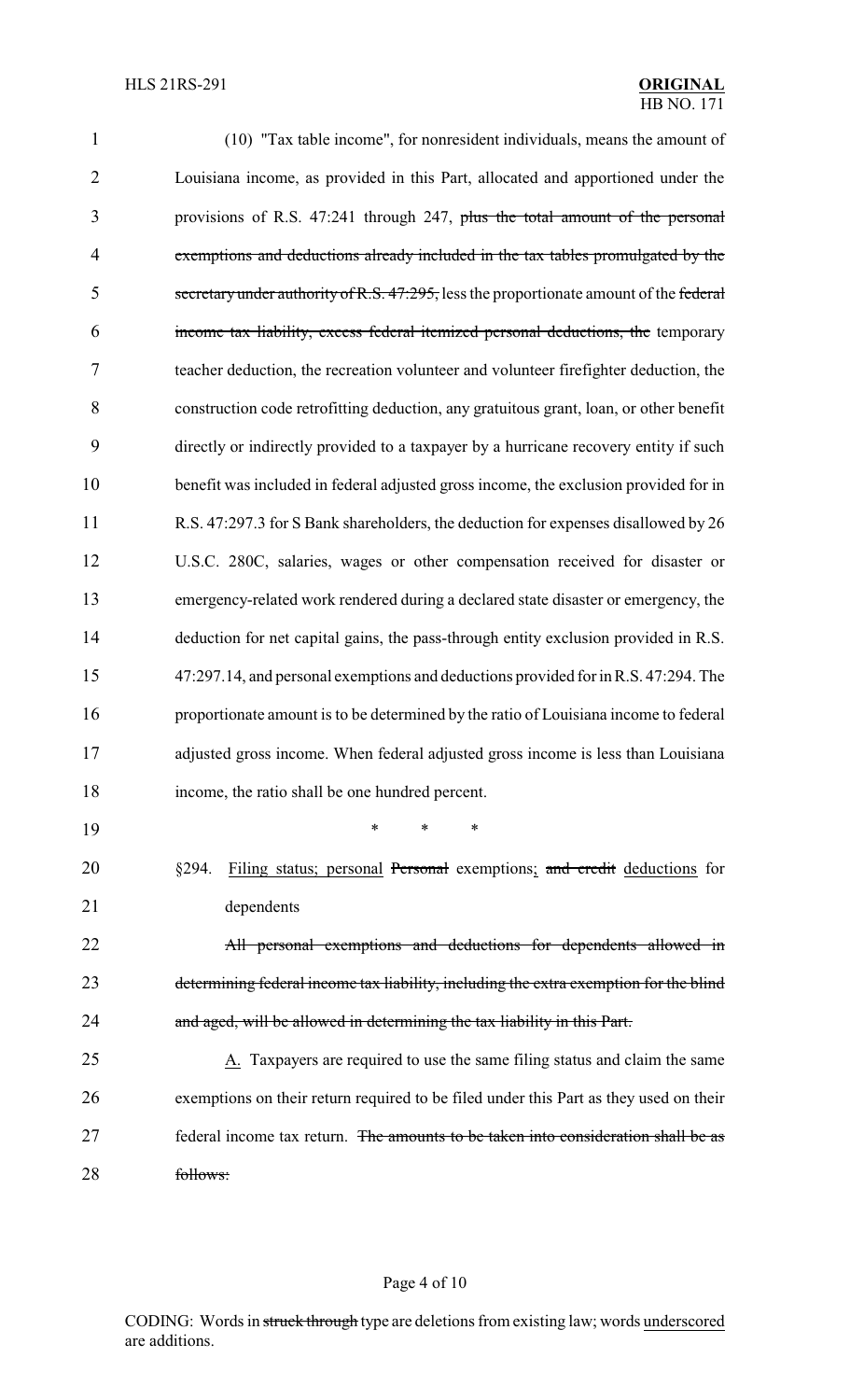| $\mathbf{1}$   | A. A combined personal exemption and standard deduction in the following              |
|----------------|---------------------------------------------------------------------------------------|
| $\overline{2}$ | amounts:                                                                              |
| 3              | \$4500.00<br>a. Single Individual                                                     |
| 4              | b. Married-Joint Return and a Qualified Surviving Spouse \$9000.00                    |
| 5              | c. Married-Separate<br>\$4500.00                                                      |
| 6              | d. Head of Household<br>\$9000.00                                                     |
| 7              | B. An additional deduction of one thousand dollars shall be allowed for each          |
| 8              | allowable exemption in excess of those required to qualify for the exemption          |
| 9              | allowable under R.S. 47:294(A).                                                       |
| 10             | B.(1) An exemption of one thousand dollars shall be allowed for a taxpayer            |
| 11             | who is blind, is deaf, has sustained the loss of one or more limbs, or has an         |
| 12             | intellectual disability.                                                              |
| 13             | Each person claiming an exemption pursuant to the provisions of this<br>(2)           |
| 14             | Subsection shall provide proof of a claim by providing a certificate from a qualified |
| 15             | physician or optometrist.                                                             |
| 16             | $C.(1)(a)$ A deduction of one thousand dollars shall be allowed for each              |
| 17             | dependent allowed in determining federal income tax liability who is blind, is deaf,  |
| 18             | has sustained the loss of one or more limbs, or has an intellectual disability.       |
| 19             | (b) The taxpayer claiming the deduction authorized in this Paragraph shall            |
| 20             | provide proof of a claim by providing a certificate from a qualified physician or     |
| 21             | optometrist issued for each dependent for which a deduction is claimed.               |
| 22             | In addition to the deduction authorized in Paragraph (1) of this<br>(2)               |
| 23             | Subsection, an additional deduction of one thousand dollars shall be allowed for each |
| 24             | dependent as allowed in determining federal income tax liability.                     |
| 25             | D. As used in this Section, the following terms shall have the definitions            |
| 26             | ascribed to them, unless the context indicates otherwise:                             |
| 27             | "Blind" shall mean and refer to a person who, after examination by a<br>(1)           |
| 28             | licensed physician skilled in diseases of the eye or by a licensed optometrist, has   |
| 29             | been determined to have not more than 20/200 central visual acuity in the better eye  |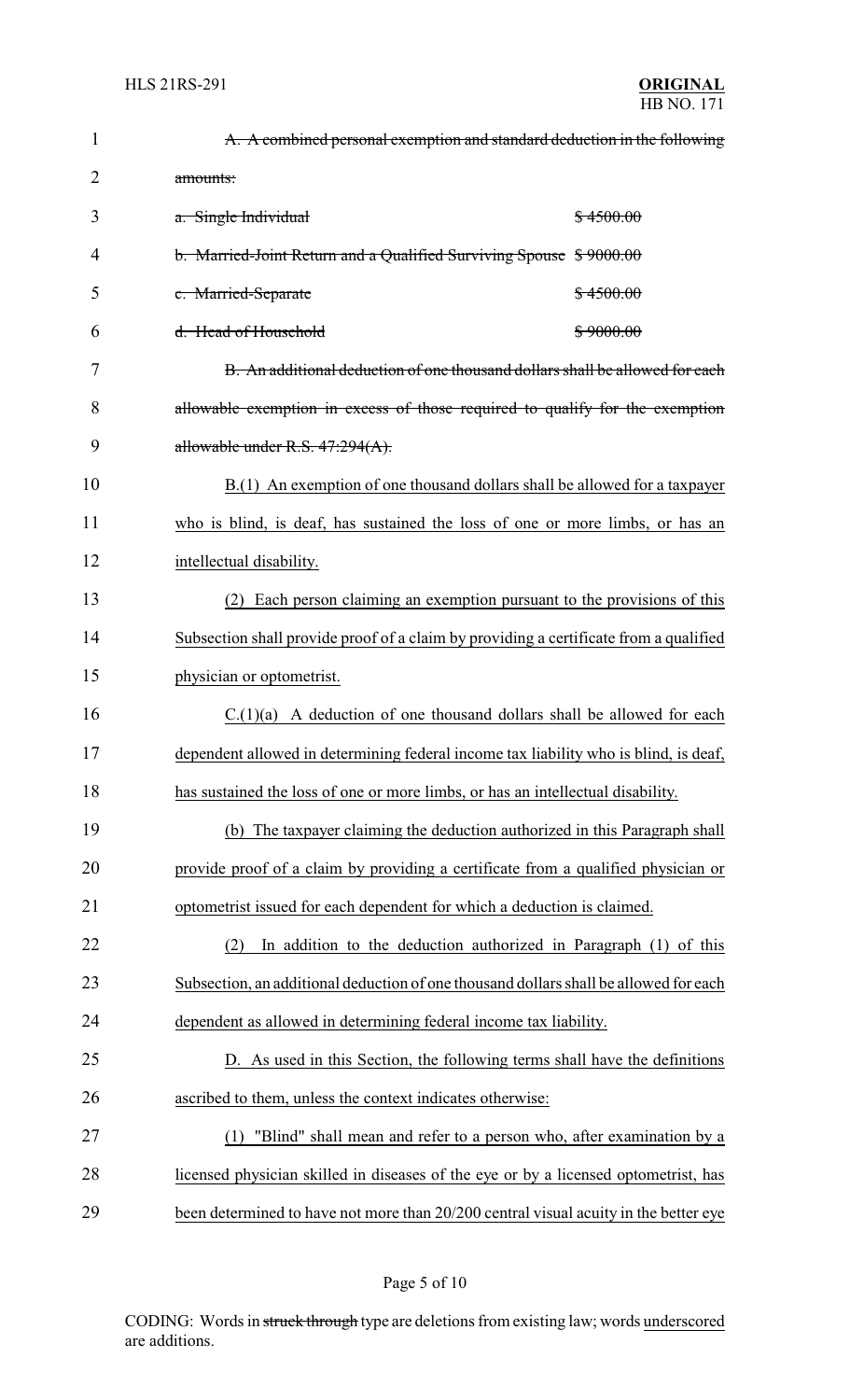| $\mathbf{1}$   | with correcting lenses, or an equally disabling loss of the visual field as evidenced     |
|----------------|-------------------------------------------------------------------------------------------|
| $\overline{2}$ | by a limitation to the field of vision in the better eye to such a degree that its widest |
| 3              | diameter subtends an angle of no greater than twenty degrees.                             |
| 4              | (2) "Deaf" shall mean and refer to a person whose hearing is so impaired that             |
| 5              | it is insufficient for use in an occupation or activity for which hearing is essential.   |
| 6              | §295. Tax imposed on individuals; administration                                          |
| 7              | *<br>*<br>$\ast$                                                                          |
| 8              | B. The secretary shall establish tax tables that calculate the tax owed by                |
| 9              | taxpayers based upon where their taxable income falls within a range that shall not       |
| 10             | exceed two hundred fifty dollars. The secretary shall provide in the tax tables that      |
| 11             | the combined personal exemption, standard deduction, and other exemption                  |
| 12             | deductions in R.S. 47:294 shall be deducted from the two percent lower bracket. If        |
| 13             | such the combined exemptions and deductions exceed the two percent lower bracket,         |
| 14             | the excess shall be deducted from the four percent higher bracket. If such combined       |
| 15             | exemptions and deductions exceed the two and four percent brackets, the excess            |
| 16             | shall be deducted from the six percent bracket.                                           |
| 17             | ∗<br>∗<br>∗                                                                               |
| 18             | §300.1. Tax imposed                                                                       |
| 19             | There is imposed an income tax for each taxable year upon the Louisiana                   |
| 20             | taxable income of every estate or trust, whether resident or nonresident. The tax to      |
| 21             | be assessed, levied, collected, and paid upon the Louisiana taxable income of an          |
| 22             | estate or trust shall be computed at the following rates:                                 |
| 23             | $(1)$ Two percent on the first ten thousand No tax shall be assessed on the first         |
| 24             | twelve thousand five hundred dollars of Louisiana taxable income.                         |
| 25             | Four percent on the next forty thousand dollars of Louisiana taxable<br>(2)               |
| 26             | income.                                                                                   |

# Page 6 of 10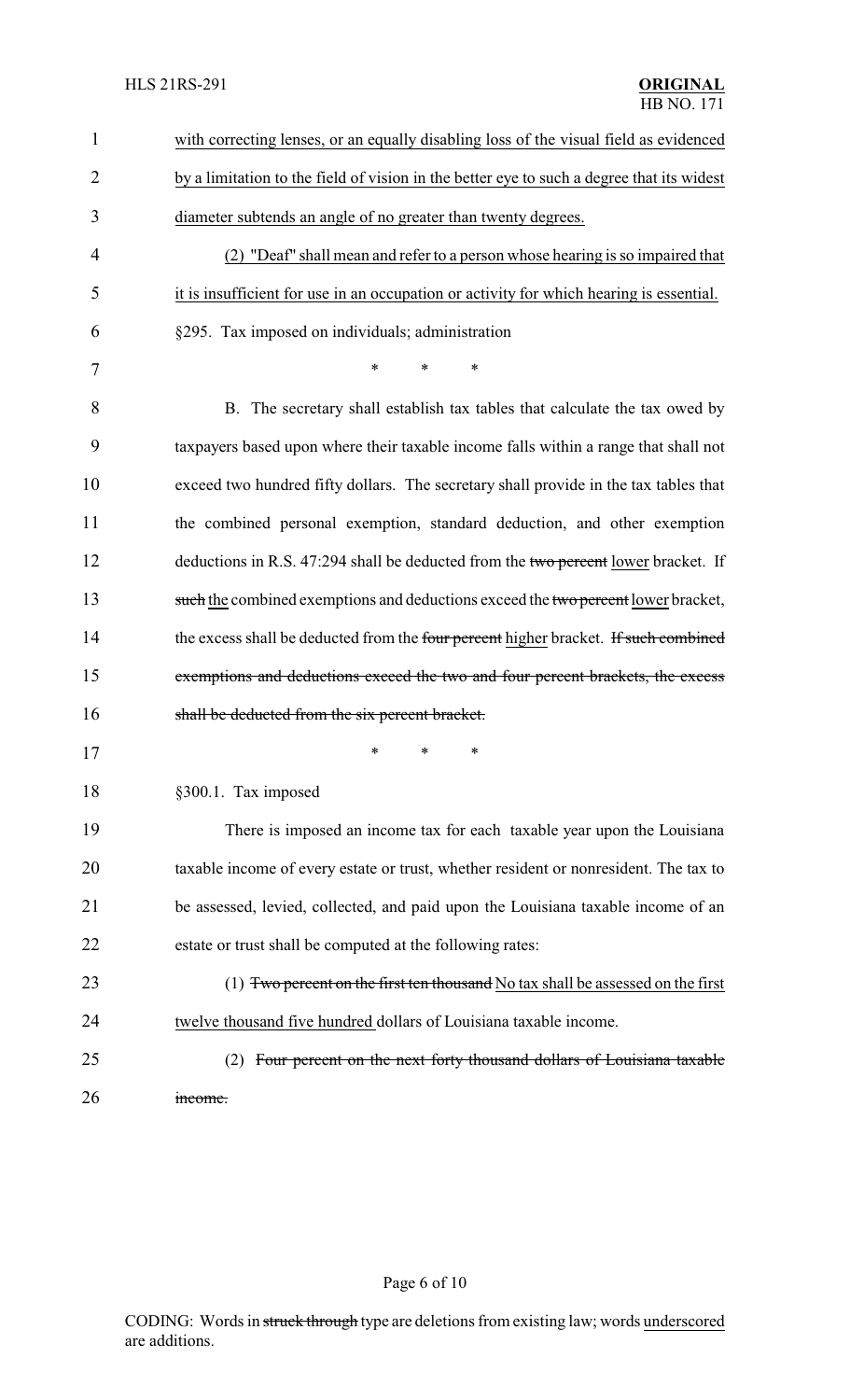| $\mathbf{1}$ | (3) Six percent on Louisiana taxable income in excess of fifty thousand              |
|--------------|--------------------------------------------------------------------------------------|
| 2            | dollars Four percent on Louisiana taxable income in excess of twelve thousand five   |
| 3            | hundred dollars.                                                                     |
| 4            | *<br>*<br>∗                                                                          |
| 5            | §300.6. Louisiana taxable income of resident estate or trust                         |
| 6            | A. Definition. "Louisiana taxable income" of a resident estate or trust means        |
| 7            | the taxable income of the estate or trust determined in accordance with federal law  |
| 8            | for the same taxable year, as specifically modified by the provisions contained in   |
| 9            | Subsection B of this Section, less a federal income tax deduction to be computed     |
| 10           | following the provisions of R.S. 47:287.83 and 287.85 in accordance with the         |
| 11           | following provisions:                                                                |
| 12           | (1) In computing Louisiana taxable income, no federal income tax deduction           |
| 13           | shall be allowed on net income upon which no Louisiana income tax has been           |
| 14           | incurred, or upon which, for any reason whatsoever, no Louisiana income tax will     |
| 15           | be paid. When computing Louisiana taxable income, the secretary may consider         |
| 16           | reductions to the federal income tax deduction in accordance with the provisions of  |
| 17           | this Paragraph.                                                                      |
| 18           | The alternative minimum tax is a federal income tax deductible to the<br>(2)         |
| 19           | extent that it is applicable to regular federal taxable income. Any alternative      |
| 20           | minimum tax paid on tax preference items shall not be deductible. In accordance      |
| 21           | with the provisions of this Paragraph, the secretary may determine the deductible    |
| 22           | portion of the alternative minimum tax.                                              |
| 23           | (3) For purposes of this Section, federal income taxes shall include taxes           |
| 24           | based on net income, accumulated earnings, war profits, excess profits, personal     |
| 25           | holding company income, and tax from recomputation of investment credit. For         |
| 26           | purposes of federal income taxation as compared to the computation of net income     |
| 27           | under this Part, proper adjustment shall be made for the actual tax rates as applied |
| 28           | to different classes of income and for all differences in the computation of net     |
| 29           | income. The amount of the federal income tax deduction shall be that portion of the  |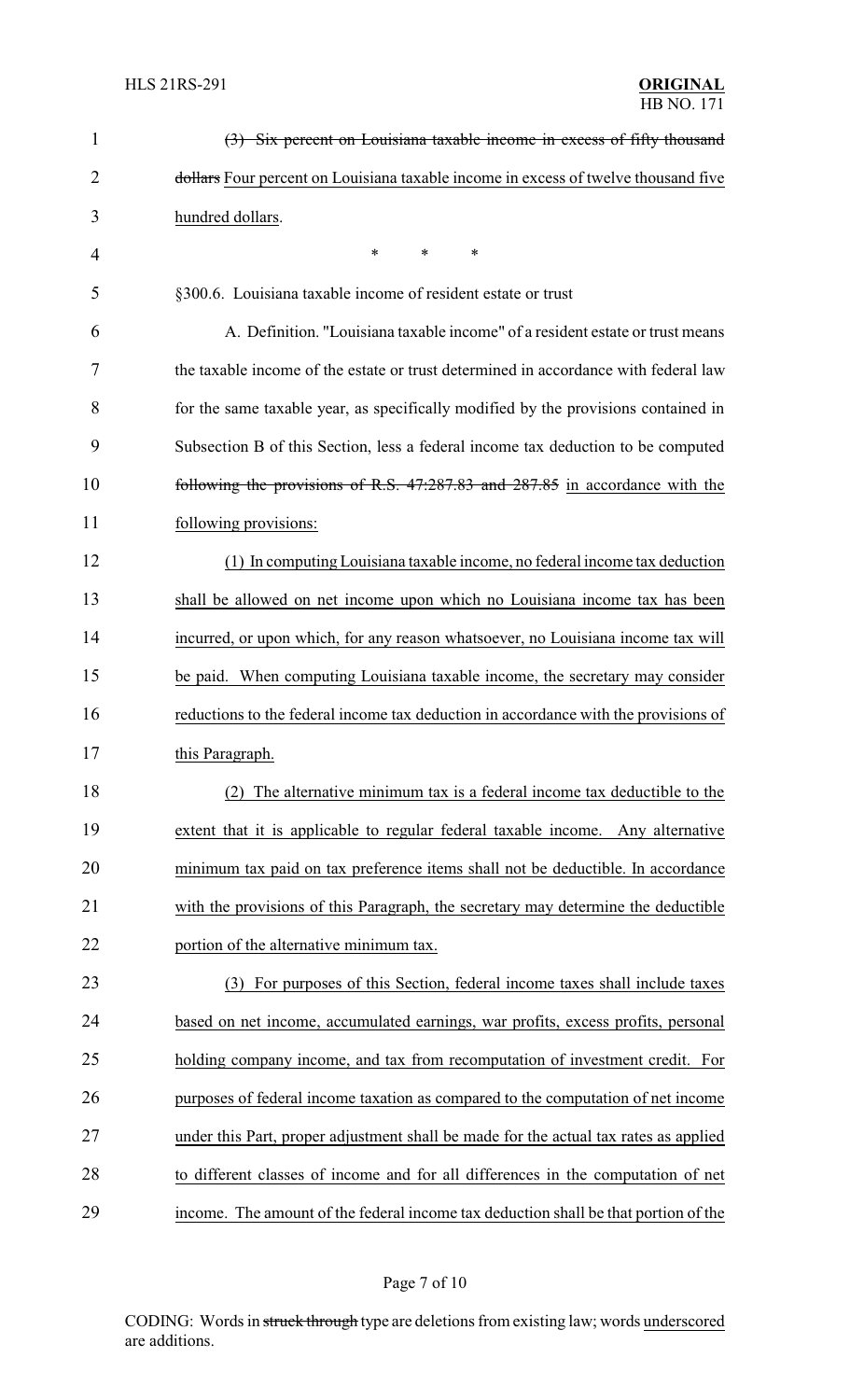| $\mathbf{1}$   | total federal income tax, after application of all credits, which is levied on income                                                                                          |
|----------------|--------------------------------------------------------------------------------------------------------------------------------------------------------------------------------|
| $\overline{2}$ | derived solely from sources in this state as computed under the rules prescribed by                                                                                            |
| 3              | the secretary.                                                                                                                                                                 |
| 4              | As used in this Subsection, the term "credits" shall not include<br>(4)                                                                                                        |
| 5              | overpayments of prior year taxes allowed as a credit, estimated tax payments or                                                                                                |
| 6              | similar prepayments, credit for prior year alternative minimum tax that is allowed as                                                                                          |
| 7              | a credit against the current regular federal income tax, or federal income tax credits                                                                                         |
| 8              | determined by the secretary to be presidential disaster area disaster relief credits.                                                                                          |
| 9              | $\ast$<br>$\ast$<br>$\ast$                                                                                                                                                     |
| 10             | §300.7. Louisiana taxable income of nonresident estate or trust                                                                                                                |
| 11             | A. Definition. "Louisiana taxable income" of a nonresident estate or trust                                                                                                     |
| 12             | means such the portion of the taxable income of the nonresident estate or trust                                                                                                |
| 13             | determined in accordance with federal law for the same taxable year, as specifically                                                                                           |
| 14             | modified by the provisions contained in Subsection C of this Section, that was earned                                                                                          |
| 15             | within or derived from sources within this state, less a federal income tax deduction                                                                                          |
| 16             | to be computed following the provisions of R.S. 47:287.83 and 287.85 R.S. 47:300.6.                                                                                            |
| 17             | $\overline{\phantom{a}}$ $\overline{\phantom{a}}$ $\overline{\phantom{a}}$ $\overline{\phantom{a}}$ $\overline{\phantom{a}}$ $\overline{\phantom{a}}$ $\overline{\phantom{a}}$ |
| 18             | Section 2. R.S. 47:293(4) and (9)(a)(ii), 296.1(B)(3)(c), 297(A), and 298 are hereby                                                                                           |
| 19             | repealed in their entirety.                                                                                                                                                    |
| 20             | Section 3. The provisions of this Act shall be applicable to taxable periods beginning                                                                                         |
| 21             | on or after January 1, 2023.                                                                                                                                                   |
| 22             | Section 4. This Act shall take effect and become operative if and when the proposed                                                                                            |
| 23             | amendment of Article VII of the Constitution of Louisiana contained in the Act which                                                                                           |
| 24             | originated as House Bill No. __ of this 2021 Regular Session of the Legislature is adopted                                                                                     |
| 25             | at a statewide election and becomes effective.                                                                                                                                 |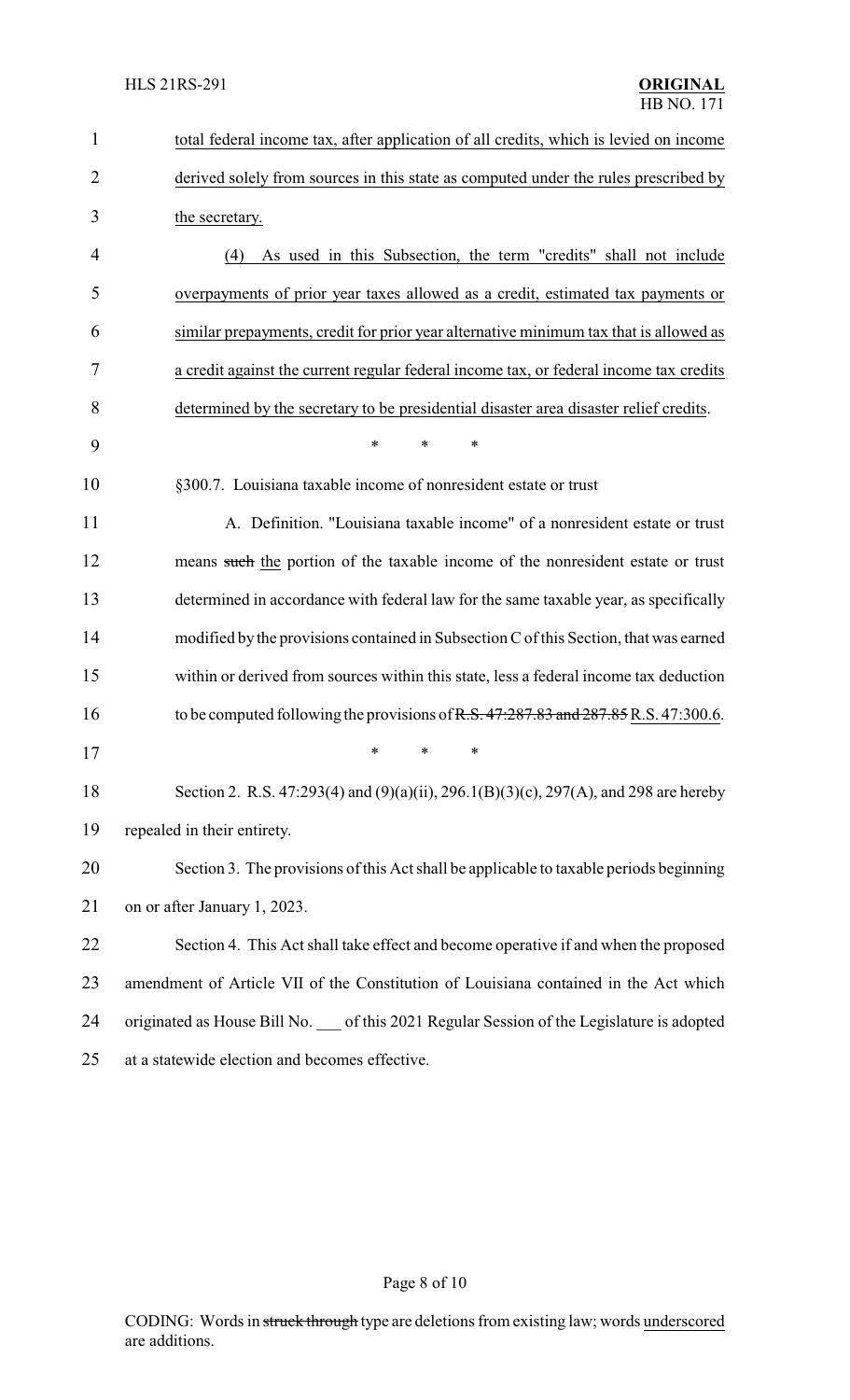### DIGEST

The digest printed below was prepared by House Legislative Services. It constitutes no part of the legislative instrument. The keyword, one-liner, abstract, and digest do not constitute part of the law or proof or indicia of legislative intent. [R.S. 1:13(B) and 24:177(E)]

### HB 171 Original 2021 Regular Session Zeringue

**Abstract:** Changes the rates and brackets for purposes of calculating individual income tax liability and estates and trusts income tax liability and eliminates the standard and certain dependency deductions, the deduction for excess federal itemized personal deductions, and the deduction for federal income taxes paid for individuals, estates, and trusts.

Present law provides for a tax to be assessed, levied, collected, and paid upon the taxable income of an individual at the following rates:

- (1) 2% on the first \$12,500 of net income.
- $(2)$  4% on the next \$37,500 of net income.
- $(3)$  6% on net income in excess of \$50,000.

Proposed law changes individual income tax rates as follows:

- (1) From 2% on the first \$12,500 of net income to 0% on the first \$12,500 of net income.
- (2) From 4% on the next \$37,500 of net income and 6% in excess of \$50,000 to 4% on net income in excess of \$12,500.

Present law provides that all personal exemptions and deductions for dependents allowed in determining federal income tax liability shall be allowed in determining La. tax liability. Further provides for a combined personal exemption of \$4,500 for single, individual filers, \$9,000 for married, joint filers, \$4,500 for married, separate filers, and \$9,000 for filers who are the head of household.

### Proposed law repeals present law.

Present law authorizes a credit of \$400 for each dependent who meets certain criteria.

Proposed law repeals present law and instead provides a \$1,000 deduction for each dependent as defined in present law.

Present law provides that all personal exemptions and deductions for dependents allowed in determining federal income tax liability, including the extra exemption for the blind and aged, will be allowed in determining the tax liability in present law.

Proposed law provides an exemption of \$1,000 for a taxpayer who is blind, is deaf, has sustained the loss of one or more limbs, or has an intellectual disability. Provides a deduction of \$1,000 for each dependent allowed, in determining federal income tax liability, who is blind, is deaf, has sustained the loss of one or more limbs, or has an intellectual disability. Additionally, provides a deduction of \$1,000 for each dependent as allowed in determining federal income tax liability. Provides definitions and requirements for claiming the exemptions.

Present law requires the secretary to establish tax tables that calculate the tax owed by taxpayers based upon where their taxable income falls within a range that does not exceed

### Page 9 of 10

CODING: Words in struck through type are deletions from existing law; words underscored are additions.